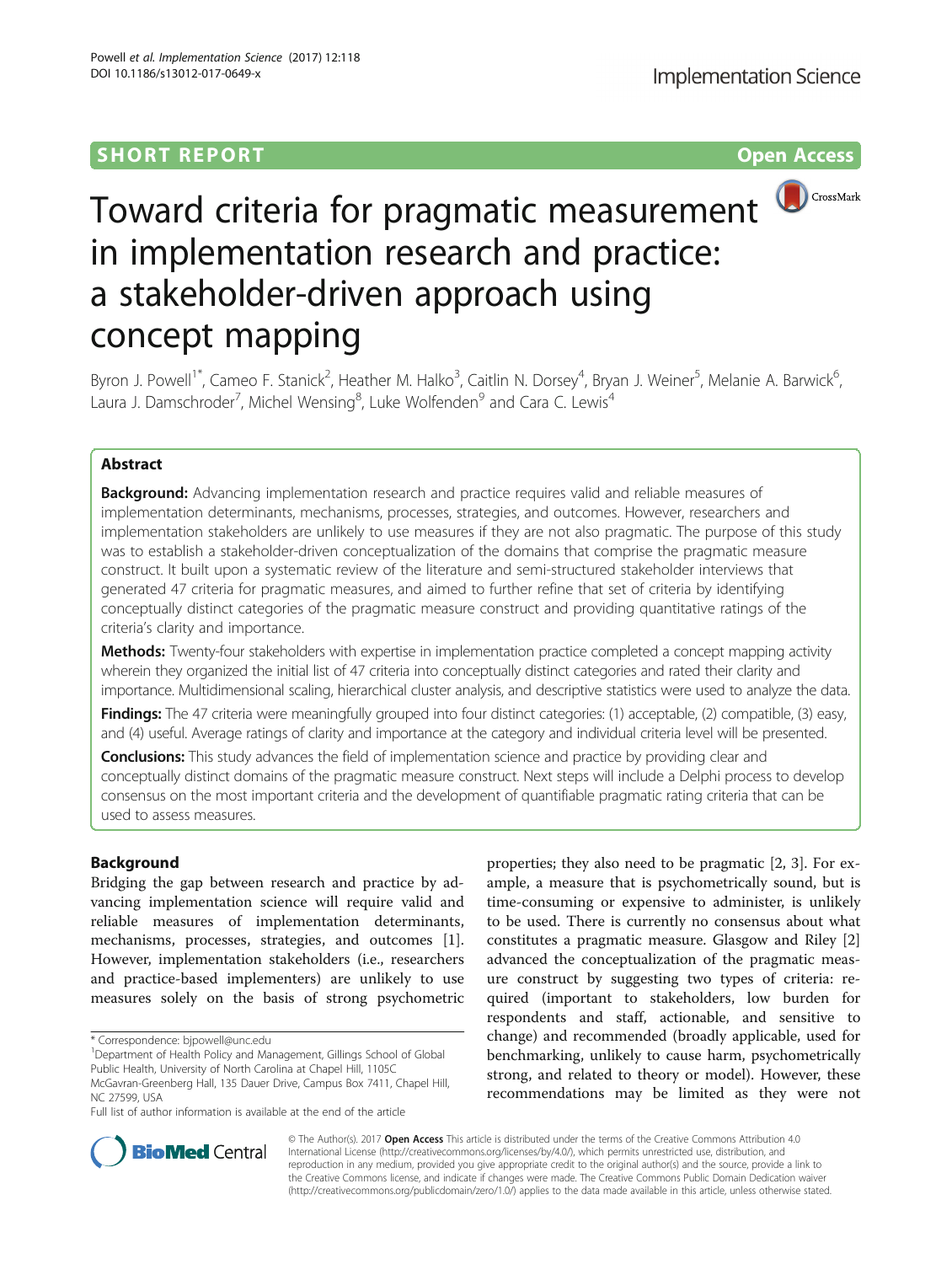developed through a systematic literature review, were not informed by relevant stakeholders, and focused on clinical measures. Key aspects of the pragmatic measure construct may have been overlooked.

The "Advancing Implementation Science through Measure Development and Evaluation" study [[3\]](#page-6-0) aims to (1) establish a stakeholder-driven operationalization of pragmatic measures and develop reliable, valid rating criteria for assessing this construct; (2) develop reliable, valid, and pragmatic measures of three different implementation outcomes [\[4](#page-6-0)] (acceptability, appropriateness, and feasibility) [\[5](#page-6-0)]; and (3) identify measures that demonstrate both psychometric and pragmatic strength. This article details our Aim 1 efforts to establish a stakeholder-driven conceptualization of the domains that comprise the pragmatic measure construct. As a first step toward that aim, we conducted a systematic review of the literature and semi-structured interviews with stakeholders drawn from multiple organization types (e.g., community mental health center, schoolbased mental health, state mental health department, residential treatment center, and inpatient hospital) and service roles (e.g., administrators and clinicians). The eight relevant articles from the systematic review and the seven semi-structured interviews ultimately yielded 47 potential criteria for pragmatic measures (e.g., low cost, efficient, easy to score) after duplicates were removed [\[6](#page-6-0)].

The present study engaged stakeholders with experience implementing behavioral health interventions in a concept mapping activity [\[7](#page-6-0)] to explore the relationships between the criteria, to develop conceptually distinct categories, and to assess the clarity and importance of the criteria. Considering this list of criteria and the associated ratings of clarity and importance will help implementation stakeholders to develop or select measures that are pragmatic. The findings of this study will assist us in refining and consolidating the list of criteria as we work toward developing a valid and reliable set of rating criteria for assessing the extent to which a measure is pragmatic. Ultimately, the rating criteria will be applied to implementation-related measures of constructs associated with the Consolidated Framework for Implementation Research [\[8\]](#page-6-0) and the Implementation Outcomes Framework [\[4](#page-6-0)] in Aim 3 of our study [\[3](#page-6-0)].

## Methods

#### Participants

Purposeful sampling [[9\]](#page-6-0) was used to recruit stakeholders  $(N = 24)$  with experience implementing behavioral health interventions and to ensure maximum variation in discipline, setting, and geographic location. The stakeholders were administrators ( $n = 13$ ), clinicians ( $n = 6$ ), and researchers ( $n = 5$ ) with an average of 10 (SD = 9) years of implementation experience. They worked in community mental health  $(n = 10)$ ; specialty mental health, outpatient mental health, or private practice  $(n = 3)$ ; community organizations  $(n = 3)$ ; primary care  $(n = 2)$ ; children's social services  $(n = 1)$ ; inpatient psychiatry  $(n = 1)$ ; schools ( $n = 1$ ); government agencies ( $n = 1$ ); and other settings ( $n = 2$ ). Twenty-four stakeholders are above the recommended sample size for concept mapping  $(≥ 15)$  [\[10\]](#page-6-0).

### Data collection

Stakeholders completed a concept mapping activity, which is a structured process designed to organize concepts into categories and generate ratings of specified dimensions [[7, 11](#page-6-0), [12\]](#page-6-0). It is particularly useful for structuring the ideas of diverse groups of stakeholders and has been used in implementation research for multiple purposes, including identifying and prioritizing implementation barriers and facilitators [[13, 14](#page-6-0)], organizing implementation strategies [[15](#page-6-0)], and identifying training needs [[16\]](#page-6-0). Concept mapping is an inherently mixed methods approach that involves multiple steps, typically including brainstorming, statement analysis and synthesis, unstructured sorting of statements, multidimensional scaling and cluster analysis, and the generation of interpretable maps and data displays [\[7](#page-6-0)]. Thorough and accessible introductions to the concept mapping method can be found in Trochim and Kane [[11\]](#page-6-0) and Kane and Trochim [[7\]](#page-6-0).

The criteria for pragmatic measures were generated through a systematic review of the literature and semistructured interviews with stakeholders (described above) that yielded 47 criteria after duplicates were removed [[6](#page-6-0)]. The Concept Systems Global MAX™ [\[17\]](#page-6-0) web-based platform was used to collect and analyze the data for this study asynchronously. After logging on to the web-based platform, participants were asked to complete basic demographic questions (primary role, work setting, years of experience, and race/ethnicity). They were then asked to complete an unstructured sorting task that involved sorting each of the 47 criteria into conceptually similar groups and giving each category a name that describes its theme or contents. They were instructed not to sort based upon priority or value (e.g., "important" or "hard to do") or to create "miscellaneous" or "other" piles that grouped dissimilar items. It was also noted that the number of categories participants create typically varies from 5 to 20; however, there was no mandate to stay within that range. To help us to determine the criteria that may be most helpful as we move toward developing concrete rating scales for the pragmatic construct, we asked stakeholders to rate each criterion's clarity and importance on a 10-point scale  $(1 = not at all clear/not at all$ important, 10 = incredibly clear/incredibly important). Data collection was completed in 2 months.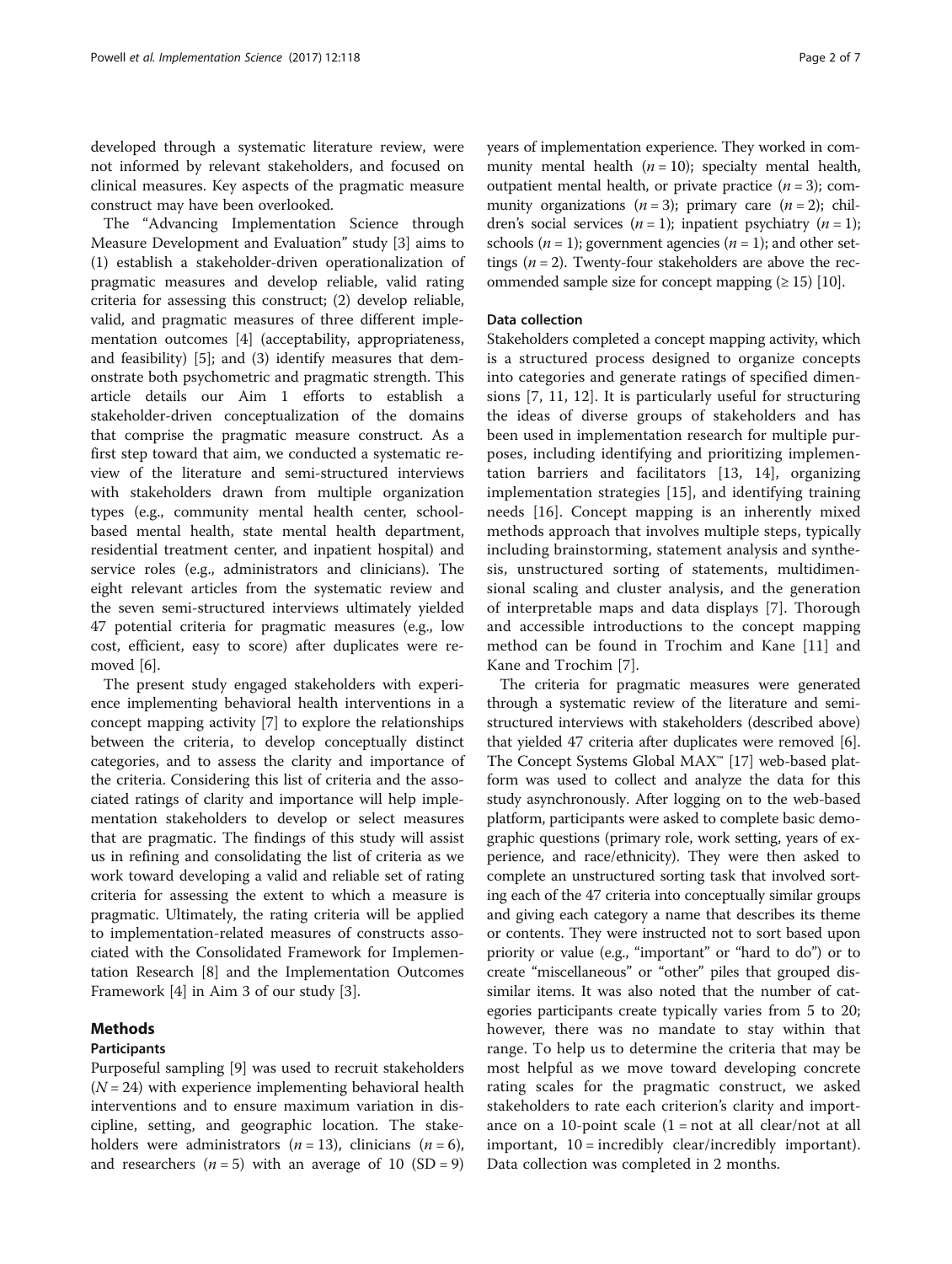#### Data analysis

Through the Concept Systems Global MAX<sup>™</sup> [[17\]](#page-6-0) webbased platform, multidimensional scaling and hierarchical cluster analysis were used to generate visualizations of the relationships between the pragmatic criteria. Multidimensional scaling was used to generate a point map depicting each of the pragmatic criteria and relationships between them based upon a summed square similarity matrix [[11\]](#page-6-0). Criteria frequently sorted together were placed closer together on the point map. Hierarchical cluster analysis was used to partition the point map into non-overlapping clusters [\[11](#page-6-0)].

The analytic process involved the investigative team considering a range of cluster solutions, deciding which solution best suited the purposes of the current study, and labeling each cluster [\[7](#page-6-0), [11](#page-6-0)]. Concept Systems Global  $MAX^m$  [\[17\]](#page-6-0) aids in the labeling process by suggesting potential cluster labels based upon participant responses. These labels do not always adequately reflect the items within a cluster; however, in at least one case, we used a variant of the suggested label, and in others, the suggested labels inspired us to generate labels that had similar meanings as we sought to obtain consensus among the investigative team. In two cases, individual items were moved from one cluster to another to improve the clarity and consistency of the clusters [\[7](#page-6-0)]. Model fit was assessed using the stress value, an indicator of goodness of fit between the point map and the total similarity matrix. Cross-study syntheses of concept mapping studies have consistently found mean stress values of 0.28 [\[7](#page-6-0), [10, 12](#page-6-0)], with higher stress scores indicating poorer representation of the data. The final cluster solution and associated labels were vetted by a stakeholder panel that included four of the seven individuals (three did not respond) from the semi-structured interview study [[6\]](#page-6-0) and by all nine members of the parent study's International Advisory Board, which is comprised of leading implementation scientists purposefully selected to represent broad expertise and geographic diversity. The four stakeholders participated in both the interview study and the concept mapping exercise, while members of the International Advisory Board were not involved in either study as participants.

Descriptive statistics were used to characterize clarity and importance ratings at both the criterion and cluster levels. At the criterion level, means for both clarity and importance are captured in Table [1](#page-3-0) and in Fig. [3](#page-5-0) which depicts a "go zone" graph [[7, 11\]](#page-6-0). The go zone graph is a bivariate plot of the clarity and importance ratings that is divided into quadrants based upon the mean values of those dimensions. Thus, criteria that fall into quadrant I are above the mean for both importance and clarity, whereas criteria that fall into quadrant III are below the mean for both importance and clarity. The go zone

quadrants for each criterion are listed in Table [1](#page-3-0) as well to ease the interpretation of each criterion's mean ratings. Finally, the overall mean for importance and clarity was calculated for each cluster and is shown in a ladder graph (or pattern match) [\[7, 11\]](#page-6-0) in Fig. [2](#page-5-0).

#### Results

Valid sorts were obtained from 23 stakeholders. One stakeholder sorted the criteria into value-based categories (e.g., "not that important") and was dropped from the multidimensional scaling and hierarchical cluster analyses. All 24 stakeholders provided valid ratings of clarity and importance.

The investigative team independently considered cluster solutions ranging from ten to two clusters and came to consensus on a four-cluster solution with the following labels: acceptable, compatible, easy, and useful. The stakeholder panel  $(n = 4)$  and an International Advisory Board  $(n = 9)$  vetted the four-cluster solution and agreed that it balanced parsimony and distinction between the domains. The stress value was 0.2581, demonstrating goodness of fit [\[7](#page-6-0), [10, 12\]](#page-6-0). Figure [1](#page-4-0) shows the final point and cluster map that visually represents the relationships between the 47 criteria. Each point in Fig. [1](#page-4-0) represents a single criterion, which are labeled numerically to facilitate cross-referencing the point and cluster map with the full descriptions listed in Table [1](#page-3-0). Two criteria ("important to clinical care" [#7] and "sensitive to change" [#19]) were moved from the "Compatible" cluster to the "Useful" cluster to enhance conceptual clarity and consistency.

Figure [2](#page-5-0) shows the mean clarity and importance ratings at the cluster level. Overall, the mean ratings for the clusters were relatively high for both clarity (7.06–7.86) and importance (7.16–8.06). Figure [3](#page-5-0) depicts a "go-zone" graph that shows clarity and importance ratings for each of the 47 criteria and where each criterion falls with respect to the overall mean rating for clarity (7.6) and importance (7.52).

#### **Discussion**

To usefully inform the assessment of implementation determinants, mechanisms, processes, strategies, and outcomes, measures must be both psychometrically sound and pragmatic. This study advances previous work [\[2](#page-6-0), [6](#page-6-0)] by engaging stakeholders to conceptualize domains that comprise the pragmatic measure construct. The 47 criteria previously identified through a systematic literature review and semi-structured interviews [\[6](#page-6-0)] were grouped into four categories: acceptable, compatible, easy, and useful. The overarching categories should be helpful in considering the pragmatic construct and have the advantage of parsimony. However, at this stage of development, we suggest that readers consider the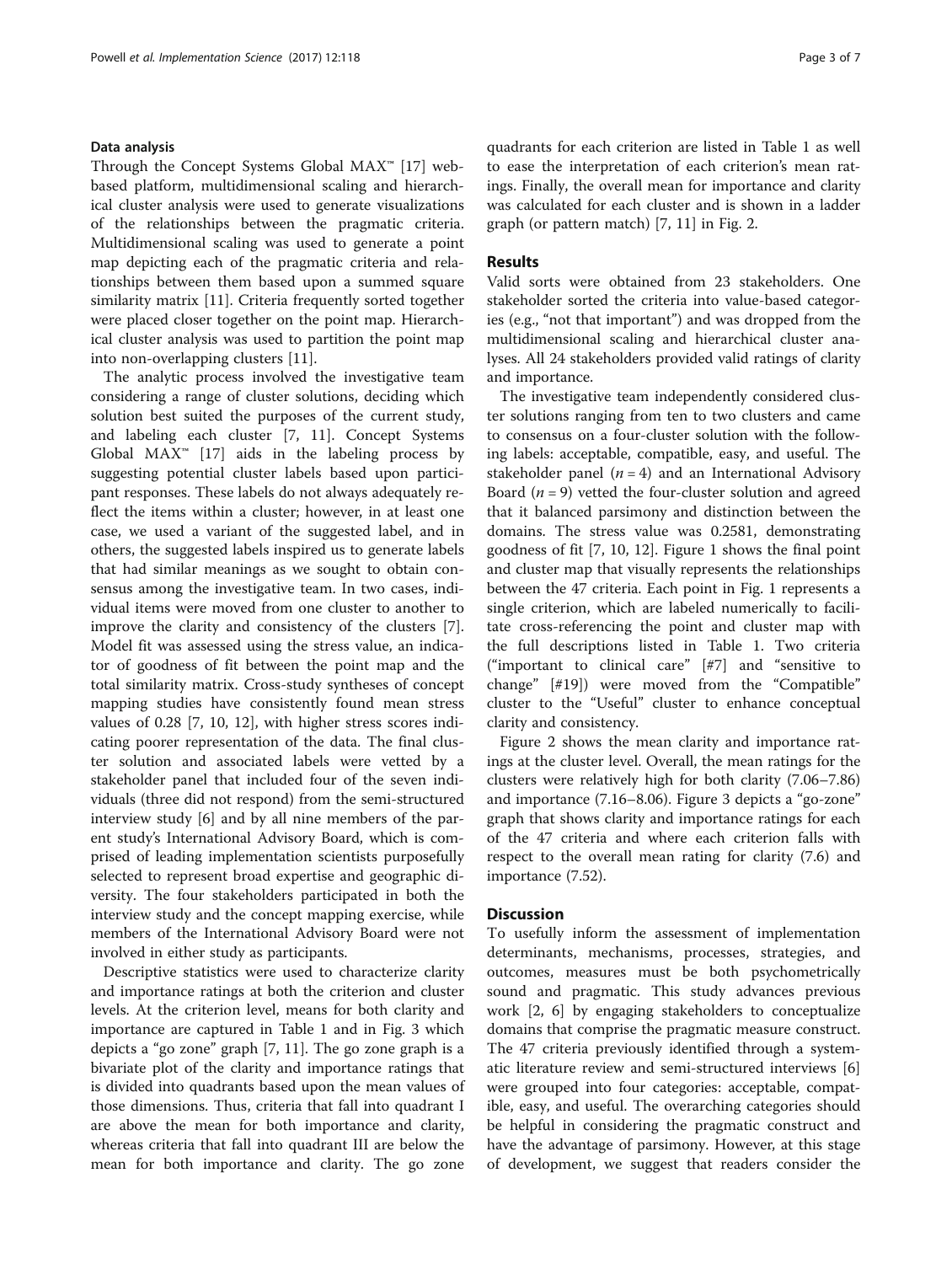| $\#$           | Criterion                                                                    | Clarity | Importance | Quad                                  |
|----------------|------------------------------------------------------------------------------|---------|------------|---------------------------------------|
| Acceptable     |                                                                              |         |            |                                       |
| $\overline{4}$ | Creates a low social desirability bias                                       | 5.21    | 5.88       | $\parallel \parallel$                 |
| 22             | Transparent                                                                  | 6.75    | 6.92       | Ш                                     |
| 24             | Acceptable (to staff and clients)                                            | 7.83    | 8.50       | $\mathbf{I}$                          |
| 25             | Tied to reimbursement                                                        | 8.00    | 5.08       | $\parallel$                           |
| 28             | Relevant                                                                     | 7.21    | 8.71       | IV                                    |
| 30             | Offers relative advantage over ex                                            | 7.33    | 7.54       | $\mathsf{IV}$                         |
| 43             | Low cost                                                                     | 8.67    | 8.04       | I.                                    |
| Compatible     |                                                                              |         |            |                                       |
| 3              | Applicable                                                                   | 7.25    | 8.25       | $\mathsf{IV}$                         |
| 8              | Efficient                                                                    | 7.79    | 8.21       | Ш                                     |
| 12             | Focused                                                                      | 5.92    | 6.92       | $\mathbb{H}$                          |
| 16             | The output of routine activities                                             | 6.58    | 7.21       | $\  \ $                               |
| 37             | Not used for staff punishment                                                | 7.63    | 7.63       | T                                     |
| 40             | Non-duplicative                                                              | 7.21    | 7.50       | $\mathbb{H}$                          |
| Easy           |                                                                              |         |            |                                       |
| 9              | Offers flexible administration time                                          | 6.88    | 6.92       | $\begin{array}{c} \hline \end{array}$ |
| 10             | Easy to interpret                                                            | 8.88    | 8.38       |                                       |
| 15             | Creates low assessor burden (ease of training, scoring, administration time) | 8.50    | 7.75       |                                       |
| 17             | Easy to administer                                                           | 8.75    | 8.13       |                                       |
| 20             | Not wordy                                                                    | 8.79    | 6.38       | Ш                                     |
| 21             | Completed with ease                                                          | 8.75    | 7.71       | $\mathbf{I}$                          |
| 23             | Requires no expertise                                                        | 7.46    | 4.75       | Ш                                     |
| 26             | Of low complexity                                                            | 7.58    | 6.42       | Ш                                     |
| 27             | Uses accessible language                                                     | 7.75    | 8.13       | $\mathbf{I}$                          |
| 31             | Accessible by phone                                                          | 8.29    | 4.88       | $\parallel$                           |
| 32             | <b>Brief</b>                                                                 | 8.21    | 6.92       | Ш                                     |
| 34             | Intuitive                                                                    | 6.29    | 6.25       | $\mathbb{H}$                          |
| 36             | Feasible                                                                     | 7.00    | 8.25       | IV                                    |
| 39             | Simple                                                                       | 7.54    | 7.17       | Ш                                     |
| 41             | Easy to use                                                                  | 8.29    | 8.00       | $\mathbf{I}$                          |
| 42             | Easy to score                                                                | 8.88    | 7.75       |                                       |
| 44             | One that offers automated scoring or can be scored elsewhere                 | 8.63    | 6.71       | Ш                                     |
| 45             | Offers a compatible format to setting/user                                   | 5.63    | 7.29       | Ш                                     |
| 47             | Low burden                                                                   | 7.33    | 8.21       | IV                                    |
| Useful         |                                                                              |         |            |                                       |
| $\mathbf{1}$   | Informs decision making                                                      | 8.00    | 8.71       |                                       |
| $\overline{2}$ | Fits organizational activities                                               | 8.21    | 7.96       |                                       |
| 5              | Provides a cut-off score leading to an intervention or treatment plan        | 7.63    | 6.96       |                                       |
| 6              | Connects to clinical outcomes                                                | 8.38    | 8.83       |                                       |
| 7              | Important to clinical care                                                   | 7.96    | 8.92       |                                       |
| 11             | Produces reliable and valid results                                          | 9.13    | 9.25       |                                       |
| 13             | Reveals problems/issues in process or outcomes                               | 6.79    | 6.67       | IV                                    |
| 14             | Informs adherence of fidelity                                                | 7.54    | 7.42       | Ш                                     |

<span id="page-3-0"></span>**Table 1** Mean clarity and importance ratings for each criterion ( $n = 24$ )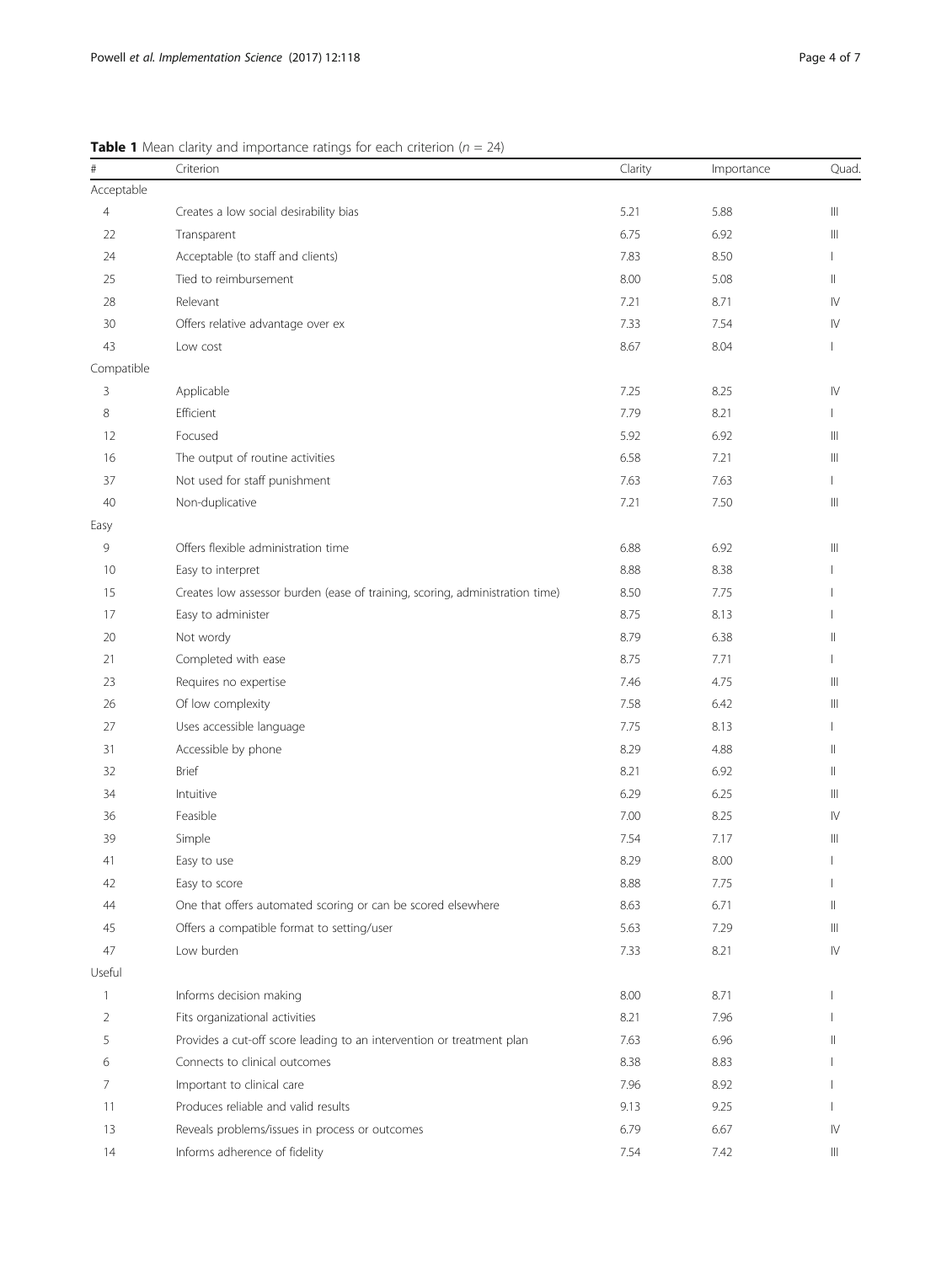| #  | Criterion                                  | Clarity | Importance | Quad.         |
|----|--------------------------------------------|---------|------------|---------------|
| 18 | Assesses organizational progress over time | 7.50    | 7.67       | IV            |
| 19 | Sensitive to change                        | 7.25    | 7.25       | Ш             |
| 29 | Meaningful                                 | 6.79    | 8.71       | IV            |
| 33 | Confirms efficacy of interventions         | 7.13    | 7.92       | $\mathsf{IV}$ |
| 35 | Has a meaningful score distribution        | 6.54    | 6.71       | Ш             |
| 38 | Optimizes patient care                     | 7.46    | 8.83       | IV            |
| 46 | Informs clinical intervention selection    | 7.92    | 8.29       |               |

<span id="page-4-0"></span>**Table 1** Mean clarity and importance ratings for each criterion ( $n = 24$ ) (Continued)

nuances of the pragmatic construct that are represented at the criterion level.

Ratings of clarity and importance at criterion and cluster levels were generally high. Implementation stakeholders interested in using these criteria to inform the development or assessment of measures may wish to focus on the criteria that fell within the go zone (i.e., above the overall mean for both importance and clarity), as those criteria are likely closer to being useable in their current form. Ratings for some of the other criteria suggested items that need to be removed due to lack of importance (e.g., "requires no expertise,") or edited due to lack of clarity (e.g., "focused").

This study is a step toward developing rating criteria that could inform measure development and the assessment of measures' pragmatic qualities, which ultimately will benefit research and practice by yielding and revealing measures that are psychometrically strong *and* pragmatic, possibly increasing their future use. Next steps will include developing consensus on the relative priorities for these categories and criteria through a Delphi [[18](#page-6-0)] study; developing rating criteria with concrete, measurable anchors; and assessing inter-rater reliability and known-groups validity of the criteria [\[3\]](#page-6-0). Longer-term objectives are to combine the pragmatic rating criteria with evidence-based rating criteria and apply both to a repository of over 450 measures to assess their psychometric and pragmatic strength [[3, 19\]](#page-6-0). The resulting pragmatic rating scale may also influence reporting guidelines for implementation measures and measure development procedures.



Fig. 1 Point and cluster map of criteria demonstrating spatial relationships ( $n = 23$ ). This point and cluster map reflects the product of our stakeholders' (valid response  $n = 23$ ) sorting the 47 criteria into groups that they deemed conceptually similar. Each strategy is depicted as a dot with a number that corresponds to Table [1.](#page-3-0) The distances between criteria reflect the frequency at which they were sorted together; thus, strategies that were sorted together frequently are closer together on the map. These spatial relationships are relative to the data in this study and do not reflect an absolute relationship (i.e., a 5-mm distance on this map does not reflect the same relationship as a 5-mm distance on a map from a different dataset) [[15](#page-6-0)]. Items 19 ("sensitive to change") and 7 ("important to clinical care") were originally assigned to the "compatible" cluster, but were moved to the "useful" cluster because the investigative team believed that it represented a better conceptual fit. The gray dotted lines within the "useful" cluster and between the "useful" and "compatible" clusters represent how the clusters would have been represented if we had not made this change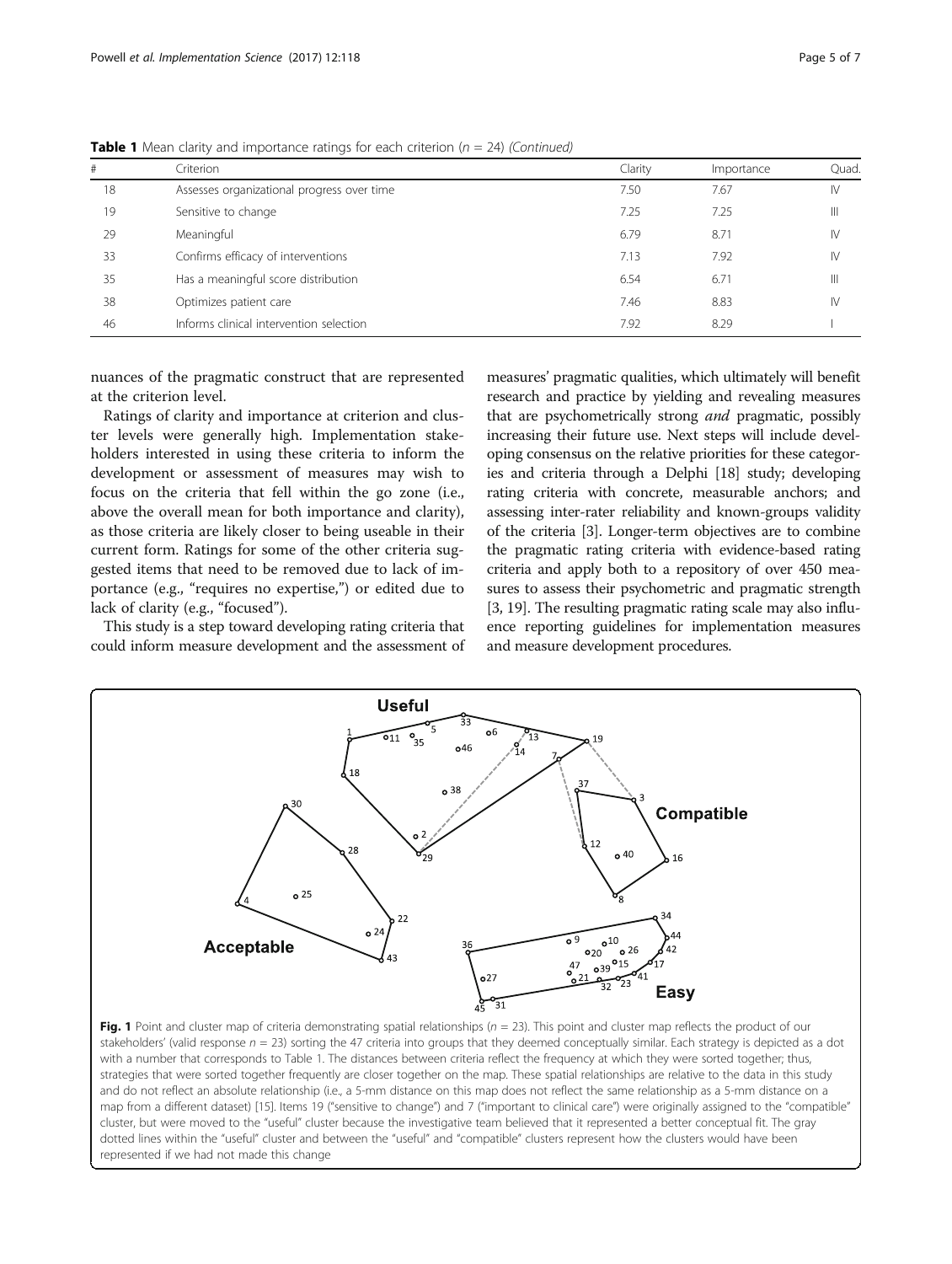<span id="page-5-0"></span>

Several limitations should be noted. First, it is possible that engaging our 24 stakeholders in an open process of brainstorming could have yielded a more comprehensive list of potential criteria for the pragmatic construct. Our use of both a systematic literature review and semi-structured interviews with key stakeholders to identify dimensions of the pragmatic construct should largely assuage this concern. Second, our sample primarily included US-based stakeholders working in behavioral health. It is possible that a more

diverse group would sort and rate these criteria differently. However, to ensure the relevance of these findings to international stakeholders, we sought input regarding the interpretation and presentation of these findings from our International Advisory Board and learned that the categories and criteria resonated with them. Third, our sample included administrators, clinicians, and researchers; however, it did not include policy makers, who may have rated these criteria differently. Including a larger sample with more diverse stakeholders would have allowed us to examine whether ratings of importance and clarity differed based upon role or work setting, which Aarons et al. [[13\]](#page-6-0) have found to be the case in a concept mapping study of stakeholders' perceptions of implementation barriers and facilitators. We believe that these criteria should be generalizable to other contexts, but as they are further developed and applied, it will be important to examine whether they are readily applicable to a diverse array of stakeholders and contexts. Finally, while concept mapping provides a rigorous, mixed methods approach to engaging diverse stakeholders and generating conceptual clarity, there are cases in which the way individual items are grouped does not exactly fit with one's intuitive sense of where they might belong. In some cases when items are located adjacent to a cluster that may provide a better fit, these items can be reassigned as we have done with two of the criteria in this study. In other cases, it is not empirically justified to reassign items. These decisions reflect the judgment of the investigative team and other stakeholders, and others may consider these items differently.